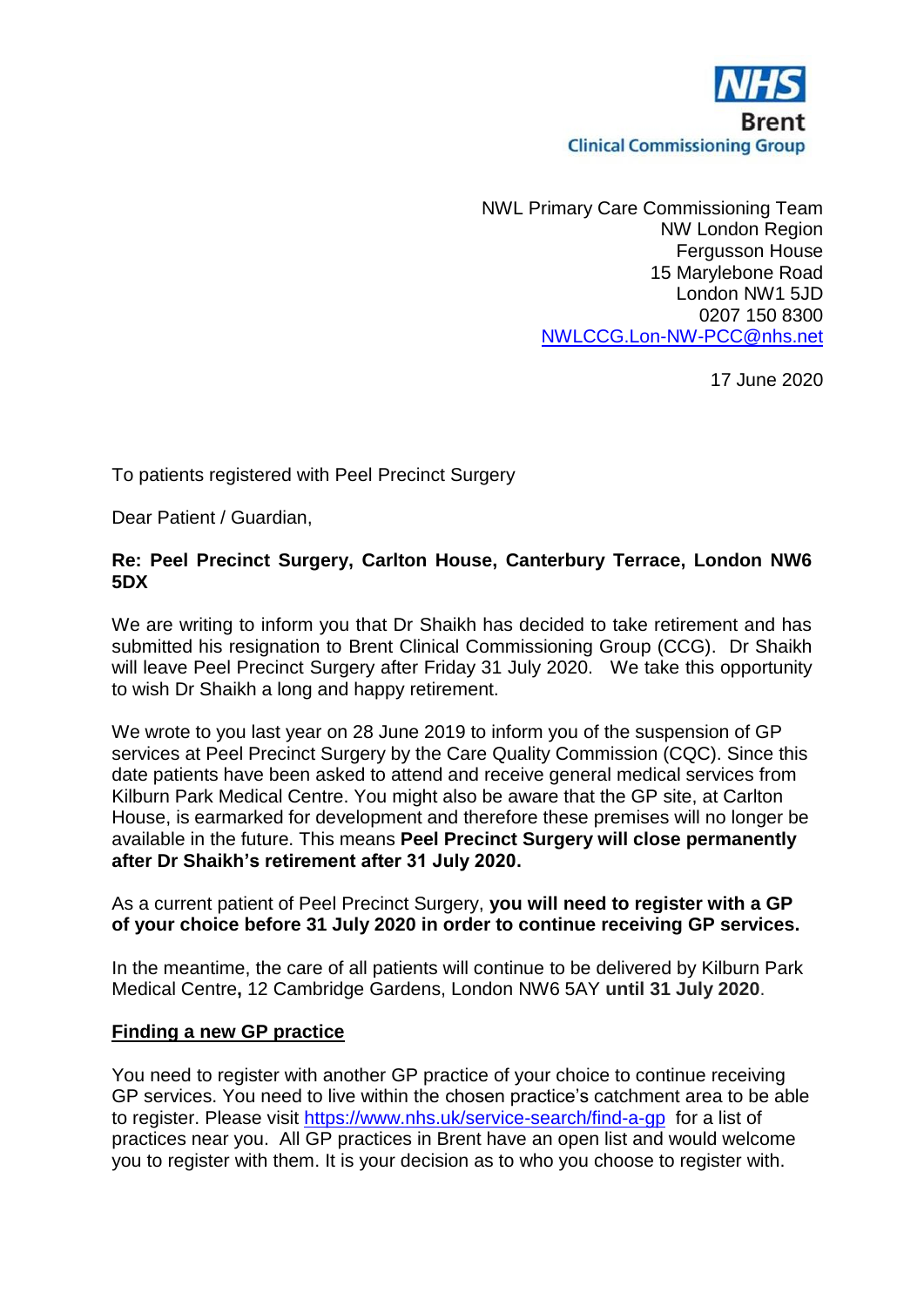

The enclosed 'Frequently Asked Questions' sheet explains how to register with another practice and answers other questions you may have.

For help registering with a new GP practice, please contact the North West London Primary Care Team on 0207 150 8300, or by email: [NWLCCG.Lon-NW-PCC@nhs.net.](mailto:NWLCCG.Lon-NW-PCC@nhs.net)

## **Patient Feedback**

Due to the current Covid-19 pandemic, we are unable to hold face to face meetings regarding these changes. However, we have set up a virtual meeting through Microsoft Teams on Wednesday 8 July 2020 from 10.30 am to 11.30 am, and Thursday 23 July 2020 from 1pm to 2pm.

Should you wish to join please email [BRECCG.BrentEnquiries@nhs.net](mailto:BRECCG.BrentEnquiries@nhs.net) so we can email you the invite with login details. We will also ensure you are kept updated on progress through the Peel Precinct Surgery website: <https://peelprecinctsurgery.nhs.uk/>.

If you have questions or concerns, please refer to the enclosed 'Frequently Asked Questions' sheet in the first instance. Should you have further questions please contact the North West London Primary Care Team, whose details are listed above, or email the CCG at [BRECCG.BrentEnquiries@nhs.net](mailto:BRECCG.BrentEnquiries@nhs.net)

Yours Sincerely,

*Fana Hussain*

Fana Hussain Assistant Director of Primary Care, NHS Brent CCG

Cc: North West London Primary Care Team Dr Shaikh, Peel Precinct Surgery Jan Swannell – London Wide LMC

**Chair:** Dr Madhukar Patel **Chief Officer:** Jo Ohlson **Managing Director:** Sheik Auladin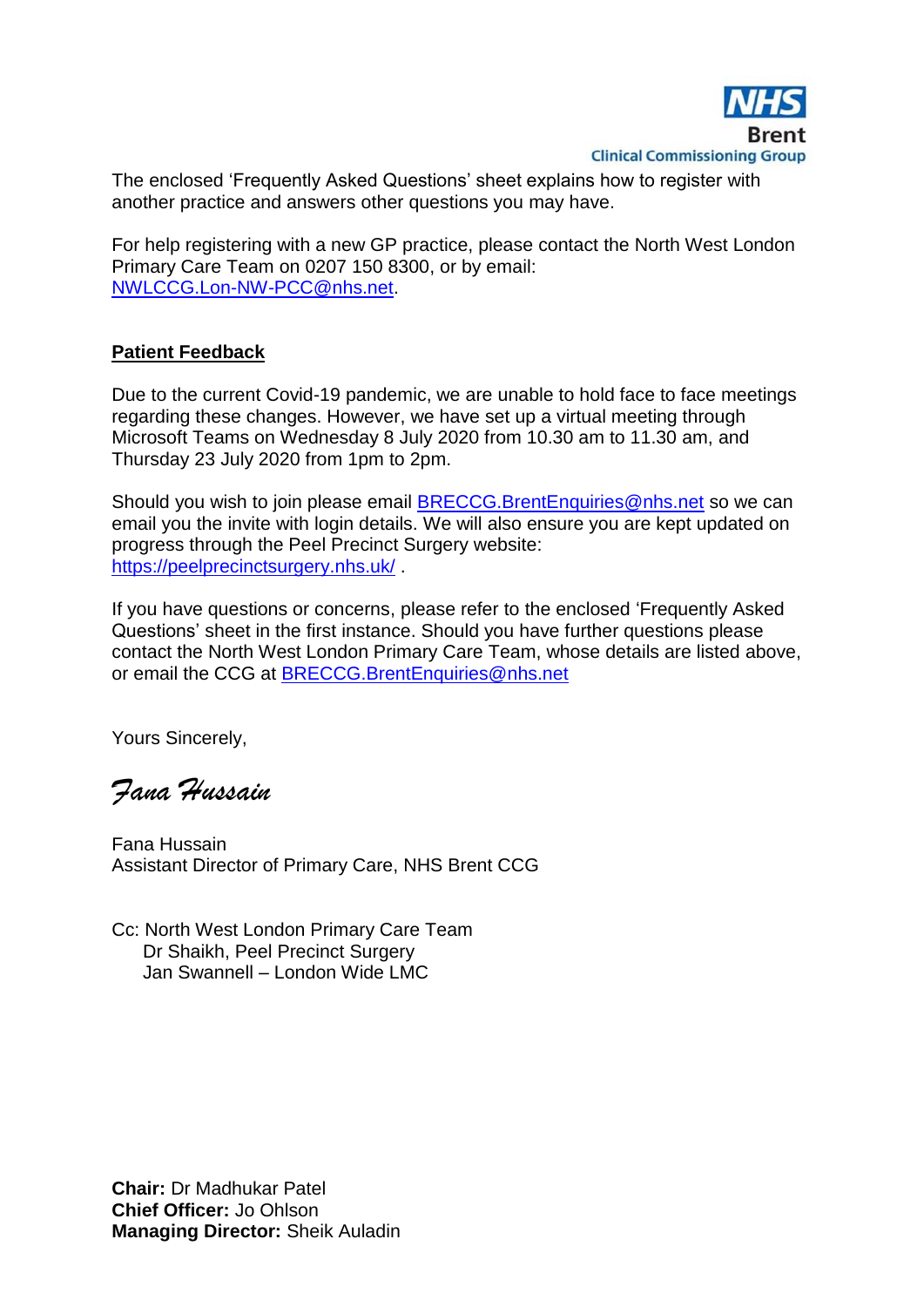

## **Frequently Asked Questions**

- **1. When do I need to register with a new practice?** It will be best if you register with a new practice before 31 July 2020 so that when you do need to see a doctor, you will already be registered.
- **2. Do I have to wait until 31 July 2020 to register with another practice?** No – you can register with another practice as soon as you like. We suggest you register with another practice if possible before 31 July 2020 so there is no break in your registration. However, if you do not register before this date it will not affect your right to register with another practice at a later date – there is no 'deadline'. If at any time you need urgent general medical care, please call 111, or in an emergency please call 999. These are freephone numbers.
- **3. If I want to register at another practice, do I need to do this myself?** Yes you do. Visit<https://www.nhs.uk/service-search/find-a-gp>for a list of practices near you. Please refer to the list below of GP practices within 1 mile of Peel Precinct Surgery's postcode. You should visit the GP practice website and register online through the online registration form, if you are unable to register this way, please contact the surgery with which you would like to register directly and ask them to register you.
- **4. Will there be any changes to the services offered to me at another practice?**

All GP practices are required to provide essential services to patients. However, it is possible that there may be some services offered by local GP surgeries which best meet your needs or those of your family member, patients are advised to review <https://www.nhs.uk/service-search/find-a-gp> to decide which practice best meets their needs.

#### **5. What happens to my medical notes?**

If you register with another practice before 31 July 2020, your notes will be transferred securely to the new practice. If you do not register with another practice by then, your notes will be removed from the surgery and held securely by NHS England's Primary Care Support Team. Later, when you do register, the new practice will ask the team to send your notes to them.

#### **6. How do I seek help in finding another GP practice?**

For help registering with a new GP practice, please contact the North West London Primary Care Team on 0207 150 8300, or by email: [NWLCCG.Lon-](mailto:NWLCCG.Lon-NW-PCC@nhs.net)[NW-PCC@nhs.net](mailto:NWLCCG.Lon-NW-PCC@nhs.net)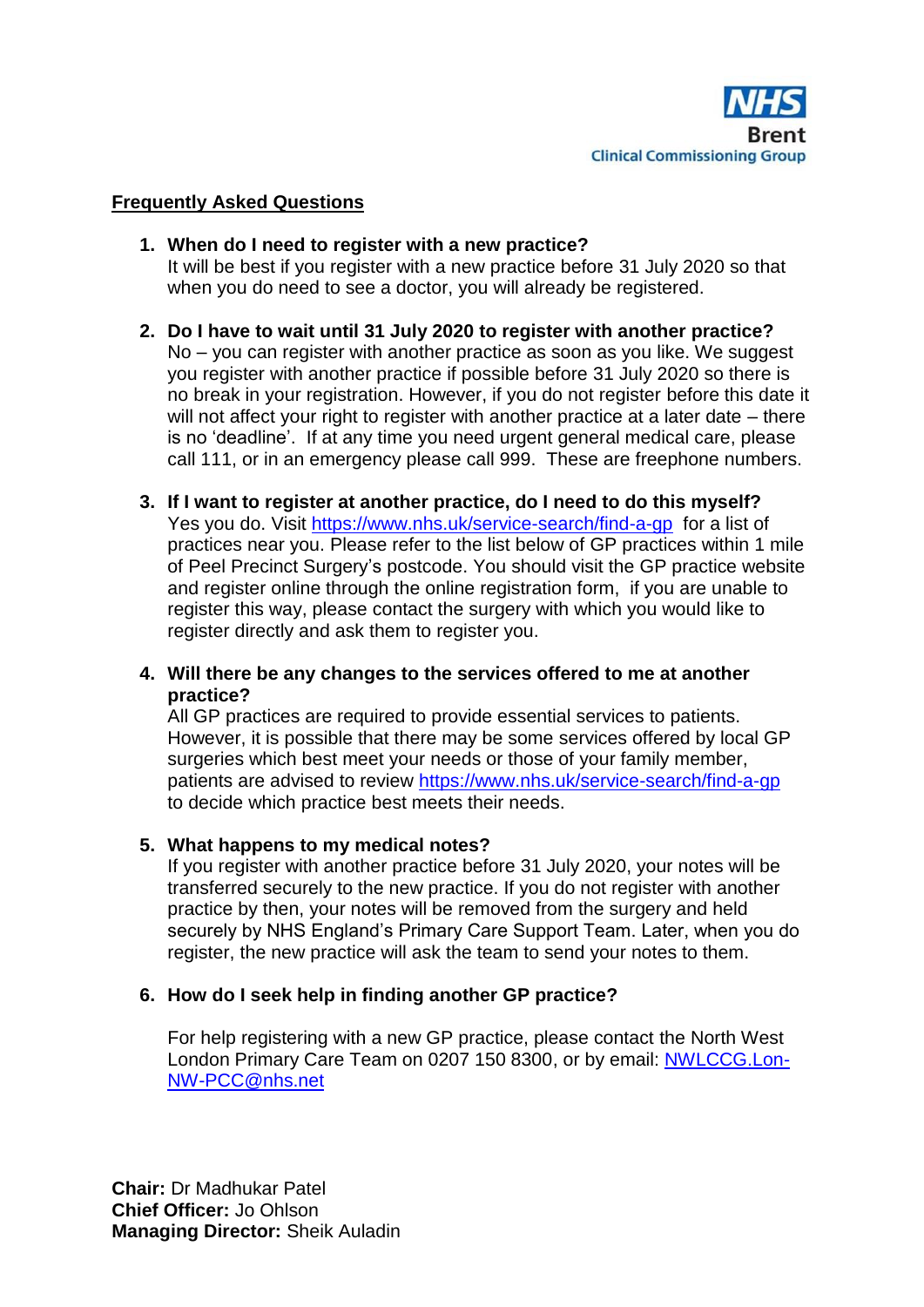

## **7. How do I compare other practices and make an informed choice about which practice to join?**

Individual GP practices have a website that gives you further information about their teams and services. The Care Quality Commission (CQC) assesses and rates GP practices. Where a practice has been visited by the CQC the rating can be found at [www.cqc.org.uk.](http://www.cqc.org.uk/) You can also visit <https://www.nhs.uk/service-search/find-a-gp>for information on services provided by GP practices.